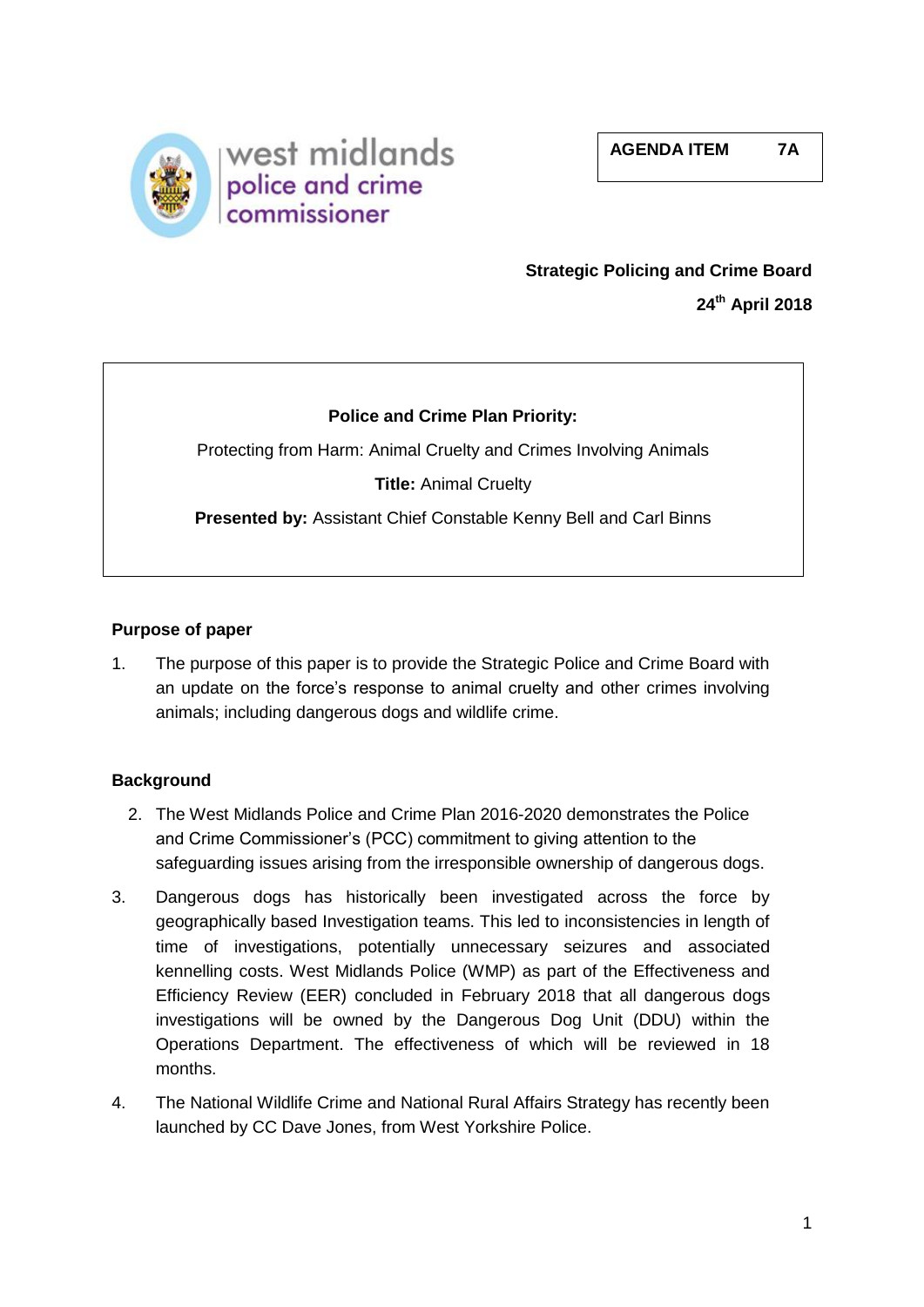5. This work is supported by the National Wildlife Crime Unit (NCU), based in Scotland, who are responsible for the WC& RA strategic assessments and the overview of priorities and intelligence function, as well as providing investigative support to Forces via a small network of trained investigators. Each Force makes a financial contribution to the running of the NWCU.

# **Dangerous Dogs**

- 6. WMP DDU is currently comprised of four full time police officers and in addition to this; eight Operational Dog Handlers are trained Dog Legislation Officers (DLOs). The DDU has introduced a series of measures in an attempt to expedite incidents involving dangerous dogs and promote efficiency and effectiveness which includes:
	- a. A kennelling procurement process to reduce the overall costs for kennelling seized dogs.
	- b. The introduction of a matrix system whereby operational handlers can assess the potential risk a dog may pose to members of the public, allowing opportunities for dogs to remain with owners where appropriate.
	- c. Engagement with the Interim Exemption Policy whereby Section 1 dogs (Prohibited Breeds) are returned to owners prior to court proceedings under Section 4B Dangerous Dogs Act 1991 where certain conditions are met.
	- d. Providing expert advice and guidance to investigation teams, identifying opportunities to expedite investigations which ultimately promotes the welfare of the animal and reduces kennelling costs for WMP.

## **Section 1 Dangerous Dogs Act 1991**

- 7. This section relates to offences of possession, disposal and breeding of dogs bred for fighting; and applies to any dog of the type known as the pit bull terrier and Japanese tosa, and any dog appearing to have been bred for fighting.
- 8. The below chart shows the number of Section 1 seizures and the average length of stay during assessment of the dog: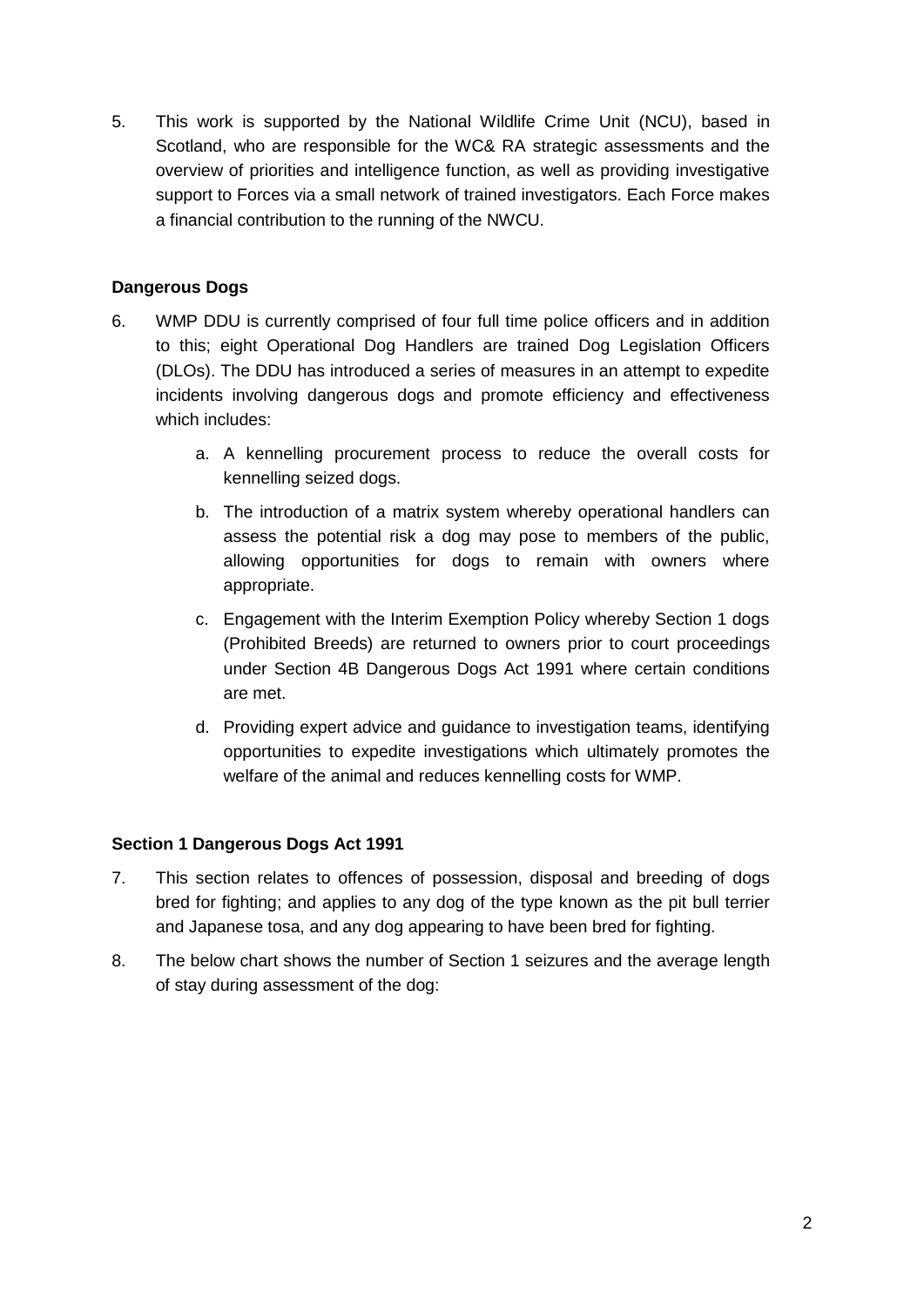

## **Section 3 Dangerous Dogs Act 1991 (DDA)**

9. This section relates to offences of a dog being dangerously out of control in any place (private or public). The below chart shows s3 DDA offences 2014 -2018:



10. As can be seen, there is a year on year increase in recorded crime offences, with a 12% increase in the last 12 months. 2018-2019 total recorded crime is projected to be 692 aggravated Section 3 DDA 1991 offences.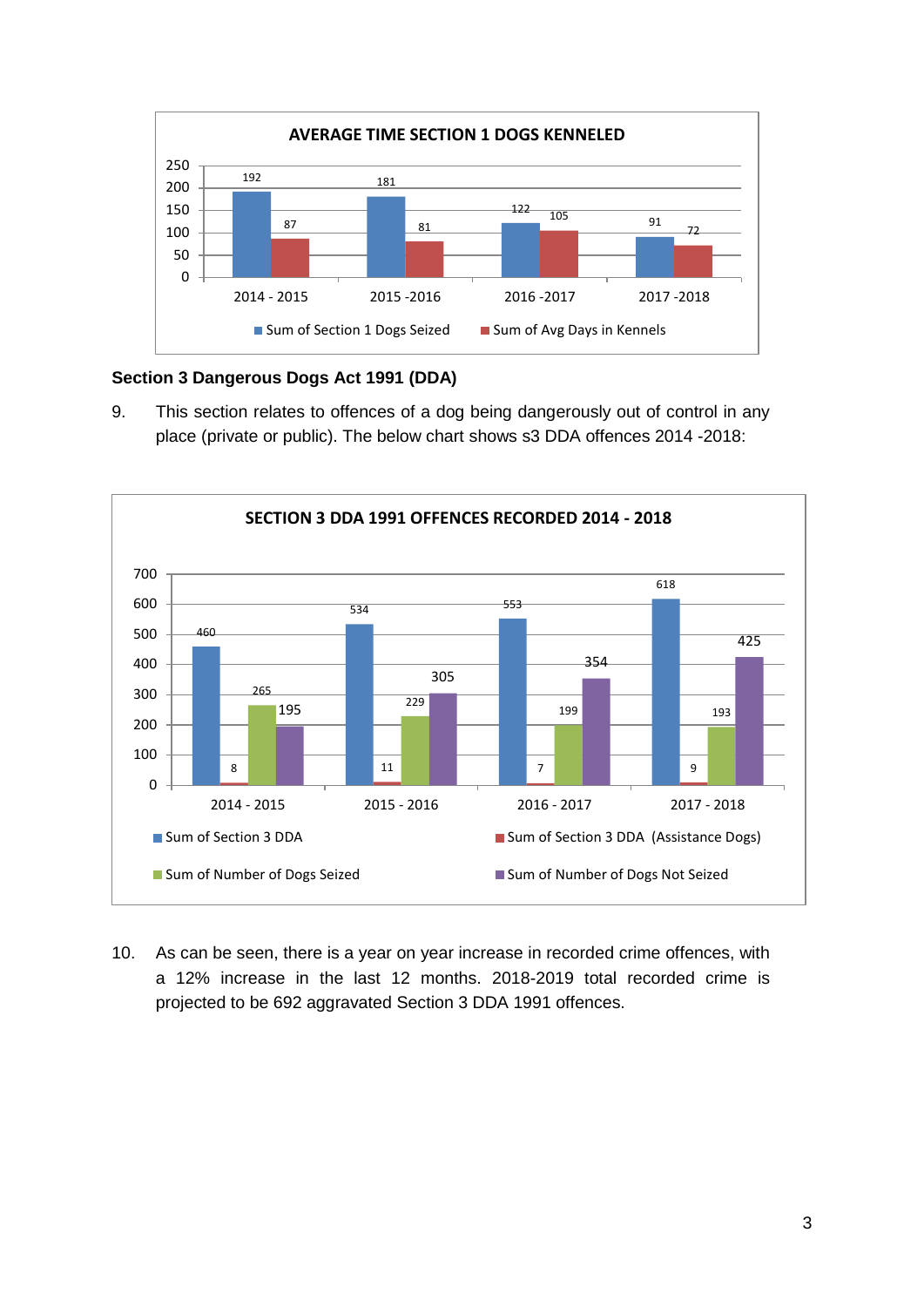11. The below chart shows the detail on Section 3 DDA Offences outcomes for 2014 – 2018:

| <b>SECTION 3 OFFENCES</b>                                                              | <b>OFFENCE CODES</b>                                                                                                                                                                                                     |     |                | 2014/2015 2015/2016 2016/2017 2017/2018 |                | Total          |
|----------------------------------------------------------------------------------------|--------------------------------------------------------------------------------------------------------------------------------------------------------------------------------------------------------------------------|-----|----------------|-----------------------------------------|----------------|----------------|
|                                                                                        | OC1A CHARGE OR SUMMONS                                                                                                                                                                                                   | 1   | 0              | 3                                       | 0              | 4              |
|                                                                                        | <b>OC1B POSTAL CHARGE</b>                                                                                                                                                                                                | 0   | 0              | 1                                       | 0              | 1              |
|                                                                                        | OC8 COMMUNITY RESOLUTION                                                                                                                                                                                                 | 2   | 2              | 1                                       | 0              | 5              |
| OWNER/ IN CHARGE OF DOG<br>DANGEROUSLY OUT OF CONTROL<br>CAUSING INJURY ASSISTANCE DOG | OC15 NAMED SUSPECT IDENTIFIED: VICTIM<br>SUPPORTS POLICE ACTION BUT EVIDENTIAL<br>DIFFICULTIES PREVENT FURTHER ACTION                                                                                                    | 1   | 1              | 0                                       | 0              | 2              |
|                                                                                        | OC16 NAMED SUSPECT IDENTIFIED: EVIDENTIAL<br>DIFFICULTIES PREVENT FURTHER ACTION:<br>VICTIM DOES NOT SUPPORT (OR HAS<br>WITHDRAWN SUPPORT FROM) POLICE ACTION                                                            | 1   | 1              | 0                                       | 2              | 4              |
|                                                                                        | OC18 INVESTIGATION COMPLETE: NO SUSPECT<br>IDENTIFIED. CRIME INVESTGATED AS FAR AS<br>REASONABLY POSSIBLE - CASE CLOSED PENDING<br>FURTHER INVESTIGATIVE OPPORTUNITIES<br>BECOMING AVAILABLE                             | 3   | 6              | 2                                       | $\overline{7}$ | 18             |
|                                                                                        | <b>TOTALS</b>                                                                                                                                                                                                            | 8   | 10             | $\overline{7}$                          | 9              | 34             |
| OWNER/ALLOW/IN CHARGE OF<br>DOG OUT OF CONTROL CAUSE<br><b>INJURY</b>                  | OC1A CHARGE OR SUMMONS                                                                                                                                                                                                   | 13  | 10             | 6                                       | 6              | 35             |
|                                                                                        | OC1B POSTAL CHARGE                                                                                                                                                                                                       | 63  | 47             | 42                                      | 17             | 169            |
|                                                                                        | OC3 CAUTION - ADULT (INC CONDITIONAL<br>CAUTION)                                                                                                                                                                         | 12  | 15             | 20                                      | 8              | 55             |
|                                                                                        | OC5 THE OFFENDER HAS DIED (ALL OFFENCES)                                                                                                                                                                                 | 2   | 0              | 0                                       | 0              | $\overline{2}$ |
|                                                                                        | OC8 COMMUNITY RESOLUTION                                                                                                                                                                                                 | 147 | 165            | 122                                     | 86             | 520            |
|                                                                                        | OC10 SUFFICIENT EVIDENCE TO CHARGE, BUT<br>POLICE DECIDED NOT IN THE PUBLIC INTEREST<br>TO PROSECUTE                                                                                                                     | 2   | 3              | 1                                       | 11             | 17             |
|                                                                                        | OC14 EVIDENTIAL DIFFICULTIES VICTIM BASED -<br>NAMED SUSPECT NOT IDENTIFIED: THE CRIME IS<br>CONFIRMED BUT THE VICTIM EITHER DECLINES<br>OR IS UNABLE TO SUPPORT FURTHER POLICE<br>INVESTGATION TO IDENTIFY THE OFFENDER | 4   | 2              | 10                                      | 20             | 36             |
|                                                                                        | OC15 NAMED SUSPECT IDENTIFIED: VICTIM<br>SUPPORTS POLICE ACTION BUT EVIDENTIAL<br>DIFFICULTIES PREVENT FURTHER ACTION                                                                                                    | 32  | 35             | 40                                      | 47             | 154            |
|                                                                                        | OC16 NAMED SUSPECT IDENTIFIED: EVIDENTIAL<br>DIFFICULTIES PREVENT FURTHER ACTION:<br>VICTIM DOES NOT SUPPORT (OR HAS<br>WITHDRAWN SUPPORT FROM) POLICE ACTION                                                            | 49  | 59             | 62                                      | 88             | 258            |
|                                                                                        | OC18 INVESTIGATION COMPLETE: NO SUSPECT<br>IDENTIFIED. CRIME INVESTGATED AS FAR AS<br>REASONABLY POSSIBLE - CASE CLOSED PENDING<br>FURTHER INVESTIGATIVE OPPORTUNITIES<br>BECOMING AVAILABLE                             | 172 | 182            | 236                                     | 283            | 873            |
|                                                                                        | OC20 OTHER AGENCY TAKES PRIMACY                                                                                                                                                                                          | 0   | $\mathbf{1}$   | $\overline{2}$                          | 3              | 6              |
|                                                                                        | OC21 NAME SUSPECT IDENTIFIED,<br>INVESTIGATION NOT IN THE PUBLIC INTEREST,<br>POLICE DECISION                                                                                                                            | 0   | 0              | 6                                       | 0              | 6              |
|                                                                                        | OUTCOME NOT ASSIGNED                                                                                                                                                                                                     | 0   | $\overline{2}$ | $\mathbf{1}$                            | 49             | 52             |
|                                                                                        | <b>TOTALS</b>                                                                                                                                                                                                            | 496 | 521            | 548                                     | 618            | 2183           |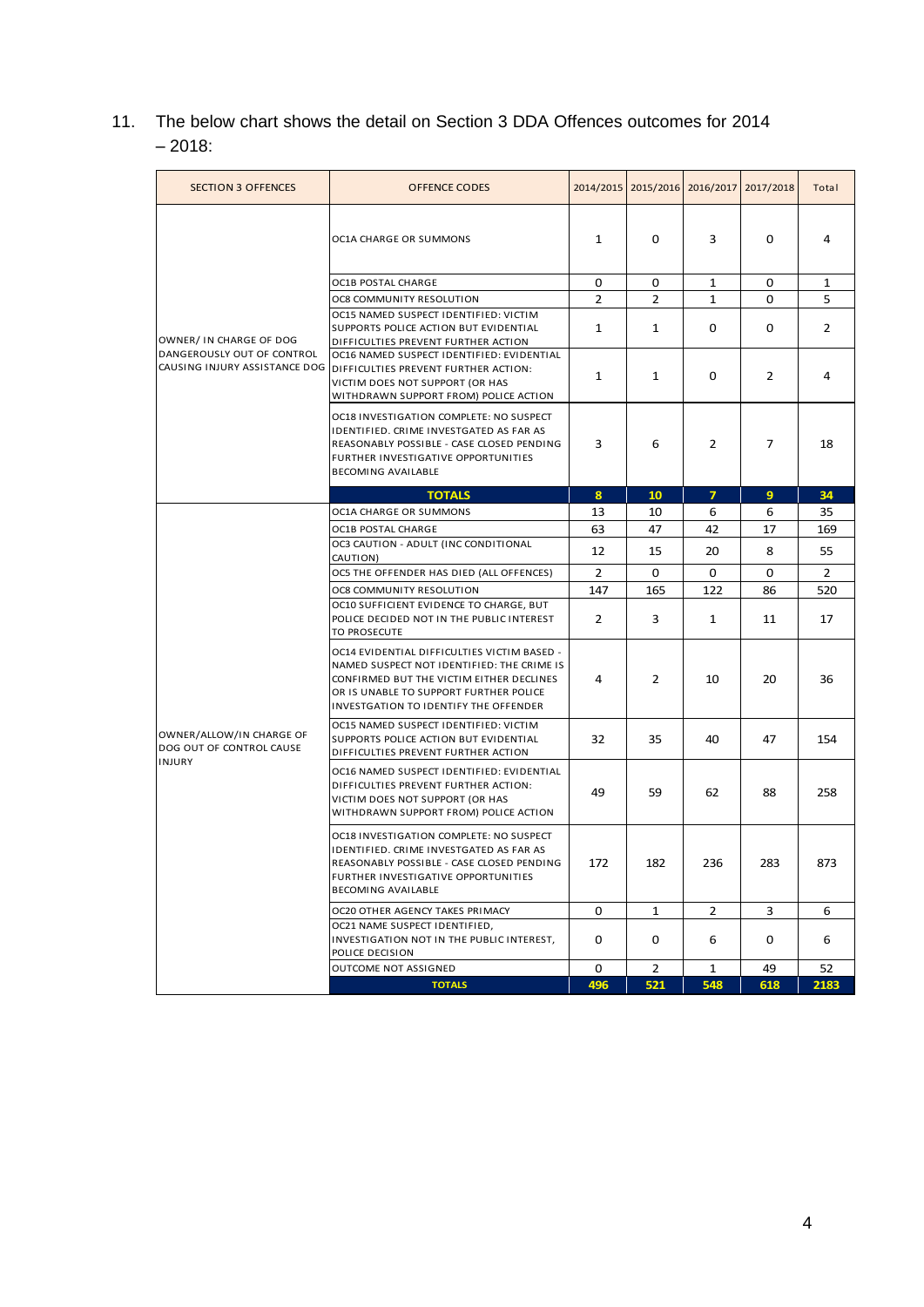# **Performance**

| <b>FINANCIAL YEAR</b> | <b>KENNELLING COST PER YEAR</b> |
|-----------------------|---------------------------------|
| 2014 TO 2015          | £461,500                        |
| 2015 TO 2016          | £621,600                        |
| 2016 TO 2017          | £360,600                        |
| 2017 TO 2018          | £430,000 (Forecast)             |

12. The below table shows the kennelling costs 2014-2018 (forecast):

13. The below table shows the number of days on average taken for cases to be closed in the period between 2014 – 2018 and the average stay at the kennel:

| <b>YEAR</b>      | <b>TOTAL OFFENCES</b><br><b>WITH OUTCOME</b> | <b>DAYS BETWEEN</b><br><b>RECORDING AND</b><br><b>OUTCOME</b> | <b>AVERAGE DAYS</b><br><b>KENNELLED</b><br><b>BETWEEN OFFENCES</b> |
|------------------|----------------------------------------------|---------------------------------------------------------------|--------------------------------------------------------------------|
| $2014 -$<br>2015 | 504                                          | 19.8 Days                                                     | 39.3 Days                                                          |
| $2015 -$<br>2016 | 529                                          | 21.4 Days                                                     | 40.5 Days                                                          |
| $2016 -$<br>2017 | 554                                          | 21 Days                                                       | 38 Days                                                            |
| $2017 -$<br>2018 | 578                                          | 13.3 Days                                                     | 23 Days                                                            |

*Average days taken from recording to outcome by year where date recorded between 01/04/2014 and 26/03/2018.*

14. Kennelling seized dogs for prolonged periods can have a perverse impact on their wellbeing and exacerbate existing behavioural problems.<sup>1</sup>

## **Wildlife Crime**

- 15. All UK Police Forces are expected to contribute to the objectives set out in both strategies. Since 2001, WMP have managed Wildlife Crime matters via a small group of untrained Wildlife Crime Officers (WCOs) under the direction of CI Gill Davenport. Approximately 20 officers from a cross section of WMP departments undertake "wildlife crime" duties in addition to their core duties.
	- a. The West Midlands force area is predominantly urban in makeup and has a relatively low level of demand in relation to Wildlife Crime. WMP focus on a proportionate response.
- 16. Referrals for WCOs are received in several different ways:
	- a. Referrals are received from the NWCU, via the force wildlife leads. These referrals may include intelligence logs for development and investigation, requests for support for the (non-warranted) NWCU

<sup>-</sup> $^{1}$  RSPCA, 'The welfare of seized dogs in kennels: A guide to good practice', Accessed on 10/04/2018.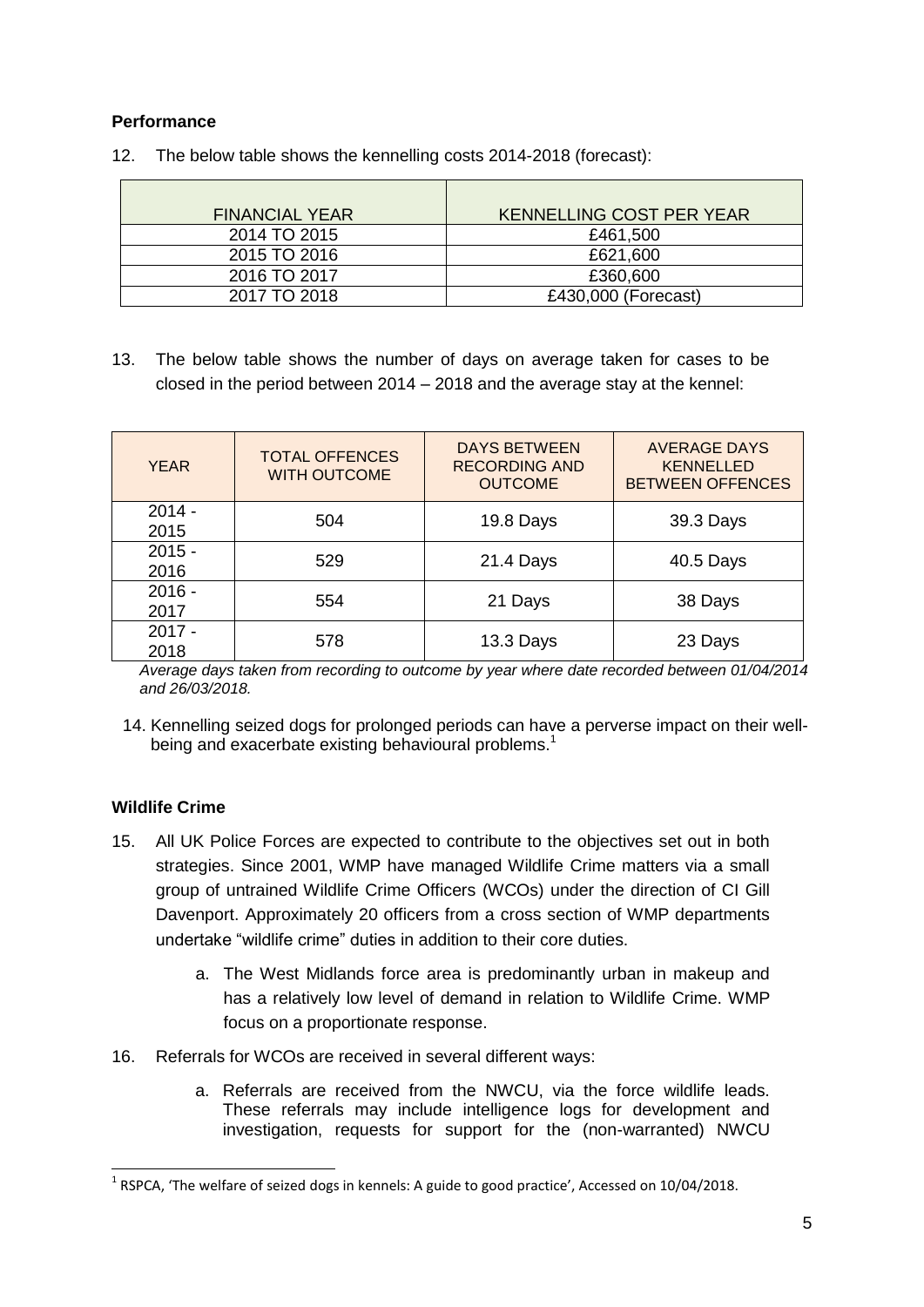investigators or requests for activity as part of ongoing National Operations.

- b. Members of the public may contact WMP via Force Contact reporting matters of concern, which will be managed via an Investigation or Neighbourhood team, or by a WCO.
- c. Non-Government Organisations (NGOs) such as RSPCA, RSPB, Badger Trust or Natural England may contact to report issues. Due to their expertise, these callers are able to direct the nature of the enquiry.
- d. WCOs self-generated work.
- e. WCOs are contacted directly by NGOs due to ongoing working relationships.
- 17. Referrals can include but are not exclusive to:
	- a. Concerns for habitats birds in trees and hedges being felled, issues around building development and the destruction of bat roosts, badger sets and other habitats for smaller animals (newts, butterflies etc.)
	- b. Trapping of wild birds for commercial gain
	- c. Badger baiting
	- d. Poaching and lamping, with or without dogs
	- e. Shooting of birds
	- f. Illegal ownership and trade in protected species (eg. Trade for birds of prey, tortoises etc.)
	- g. Online sales of protected species and animal parts and derivatives (eg. skins, skulls and ivory)
- 18. In March 2018, CC Jones launched the Rural Crime Strategy. A review of WMP's contribution to this strategy has since been conducted and 4 areas across WMP identifies as having "rural" neighbourhoods – Dudley, Walsall, Birmingham East and Solihull. As such, each area has identified a 'Rural SPOC' (Single Point of Contact) who will assist in delivering against the Rural Crime priorities, including theft of farm machinery, equine matters, livestock theft, fly tipping, fuel theft and poaching.

#### **Training and Resources**

19. On Wednesday 18th April 2018 WCOs and rural crime SPOCs attended a bespoke training day. This offer has also been extended to Force Contact staff to also expand their knowledge. Part of this day is designated for "Badger issues" as the NWCU has recognised a lack of understanding around this priority matter. There will also be a peer learning session where WCOs can share their experiences of recent investigations to help colleagues with similar investigations.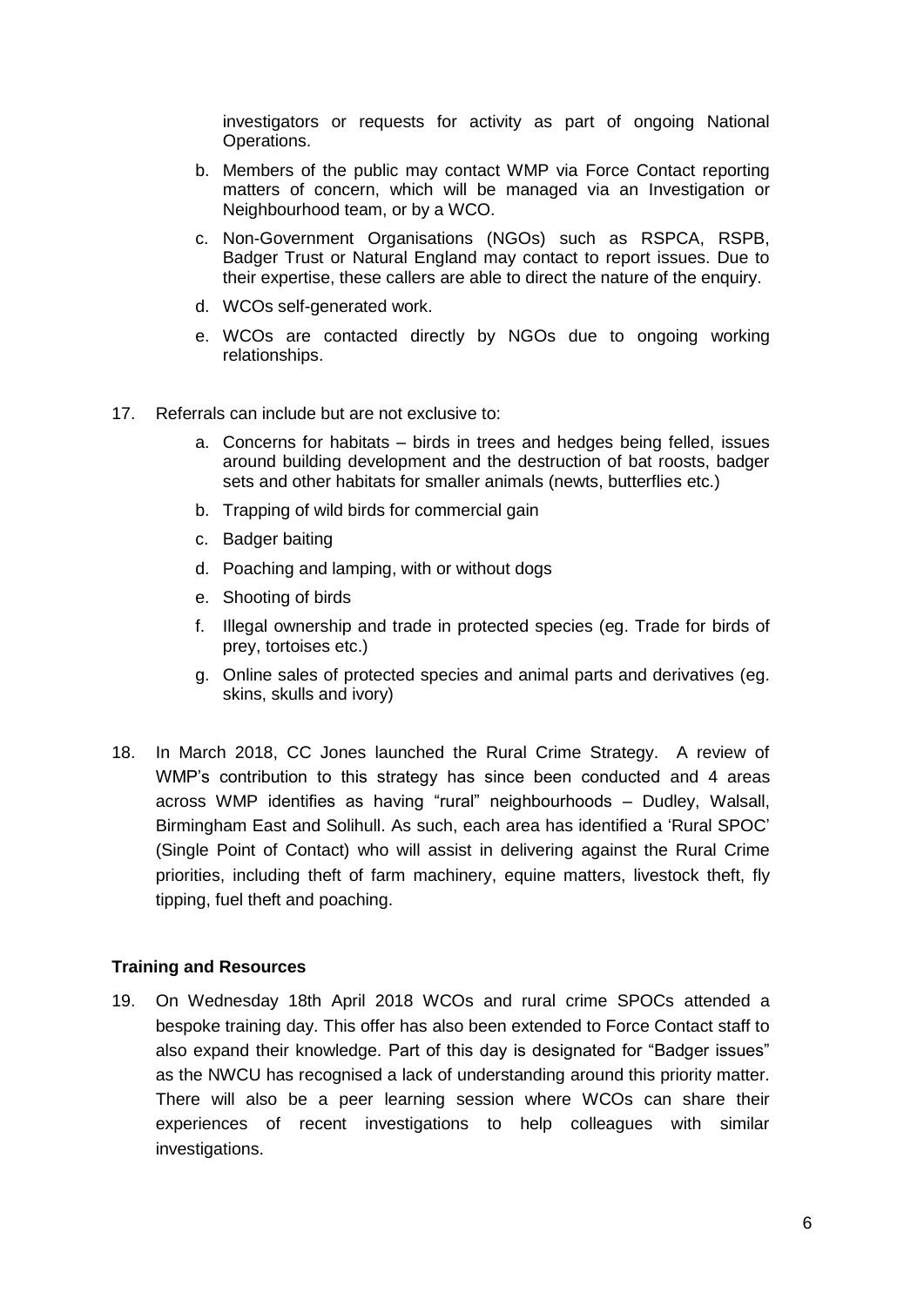- 20. Both internal and external websites have recently been updated and links on both provide further information around specific matters of wildlife crime. This also extends to methods of reporting available to the public. Online reporting of wildlife crime has been requested via the Digital Team and is work in progress.
- 21. The Police Online Knowledge Area (POLKA) website, provided by the College of Policing also has useful information in relation to the recording and investigation of priority wildlife offences and is accessible to all Force Contact staff. This includes access to Approved Police Practice (APP) information around some wildlife crime priority areas and includes badgers and bats at present.

## **Mapping**

- 22. There is currently no formal method of recording the majority of wildlife crime nationally as at present recording of most relevant offences classed as Wildlife and Countryside Act matters are not required under the Home Office Counting Rules (HOCR). This anomaly has been raised by CC Jones with a view to a instigate national review. There is also no current WMP Oasis incident code or closure code relating to "wildlife crime" which means measuring calls for service is limited.
- 23. It is therefore difficult for WMP to give an accurate picture of what level of calls for service, or "crimes" are recorded within the WMP boundary. This also hampers any analytical work to assess trends or demand in this area. These issues are not unique to WMP.

#### **Next Steps**

- 24. Following the EER review, the DDU establishment will increase and two Police Staff Investigators (PSIs) will be appointed. All dangerous dog incidents/ investigations will come under the ownership of the DDU; the process of which has started and will be implemented following the relevant procedures in recruitment. This will streamline the investigative approach and will shorten the length of the investigations, it is anticipated that a natural consequence of this will be reduced kennelling times and associated costs.
- 25. The DDU is currently working with the Crown Prosecution Service (CPS) and WMP Criminal Justice Services to explore an opportunity to introduce a dedicated court process within the West Midlands region similar to that operated within the Metropolitan Police area. This means having access to a dedicated court rather than waiting for the next available will improve the timeliness of case progression; thus reducing the length of time a dog is kennelled.
- 26. The DDU are currently exploring the costs and potential benefits of greater signposting to responsible dog ownership education programmes aimed at early intervention, with an option of doing this through a 'Community Resolution'